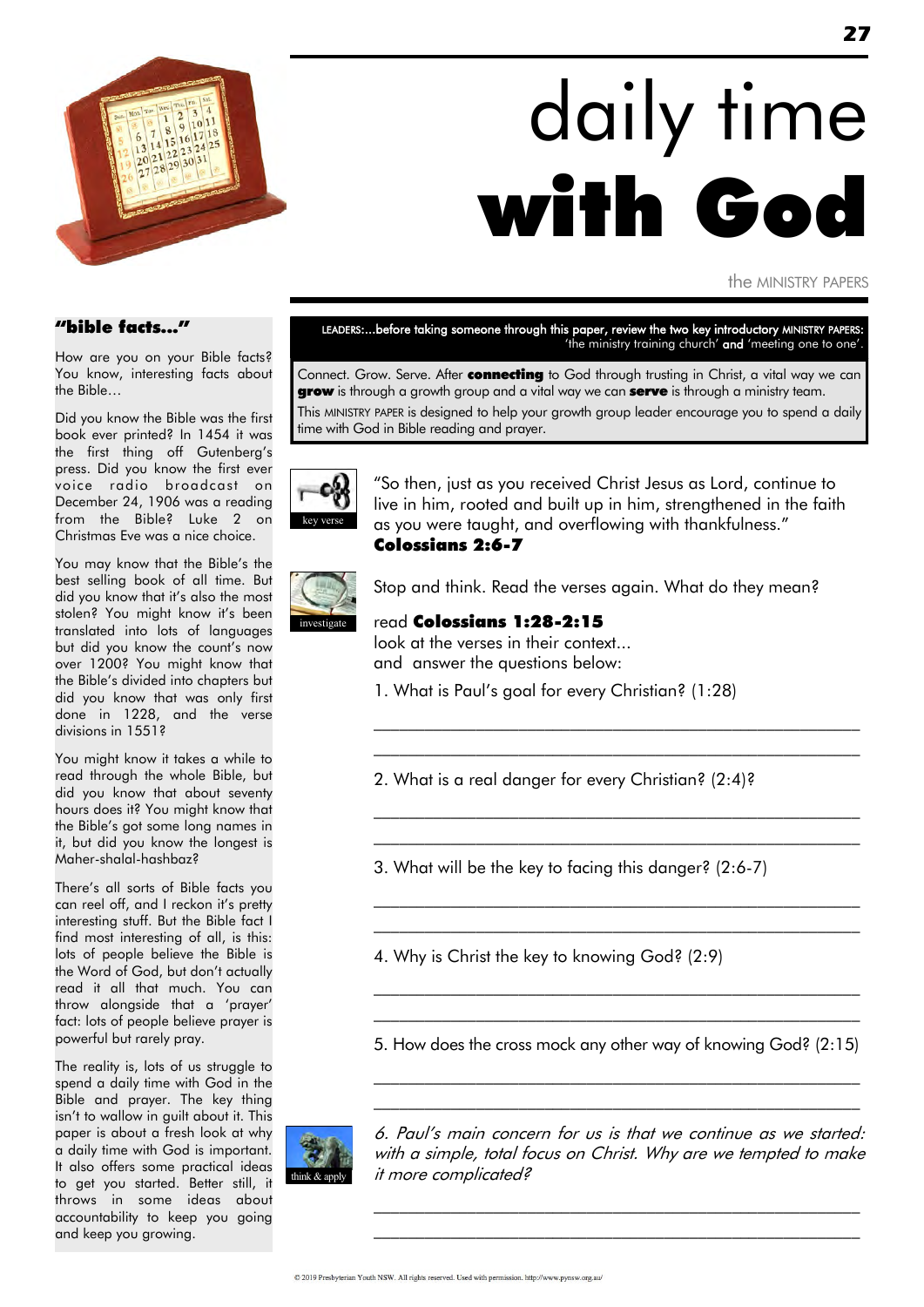## **he bible:** listening to God

But as for you, continue in what you have learned and have become convinced of, because you know those from whom you learned it, and how from infancy you have known the holy Scriptures, which are able to make you wise for salvation through faith in Christ Jesus. All Scripture is God-breathed and is useful for teaching, rebuking, correcting and training in righteousness, so that the man of God may be thoroughly equipped for every good work. 2 Timothy 3:15-17



1. What is able to make us wise for salvation?

2. Where does Scripture come from?

3. What is Scripture useful for?

4. Does the Bible only *partially* equip us to live out our salvation? Why/why not?

\_\_\_\_\_\_\_\_\_\_\_\_\_\_\_\_\_\_\_\_\_\_\_\_\_\_\_\_\_\_\_\_\_\_\_\_\_\_\_\_\_\_\_\_\_\_\_\_\_\_\_\_\_\_\_\_\_ \_\_\_\_\_\_\_\_\_\_\_\_\_\_\_\_\_\_\_\_\_\_\_\_\_\_\_\_\_\_\_\_\_\_\_\_\_\_\_\_\_\_\_\_\_\_\_\_\_\_\_\_\_\_\_\_\_

 $\mathcal{L}_\text{max}$  and the contract of the contract of the contract of the contract of the contract of the contract of  $\mathcal{L}_\text{max}$  and the contract of the contract of the contract of the contract of the contract of the contract of

 $\mathcal{L}_\text{max}$  and the contract of the contract of the contract of the contract of the contract of the contract of  $\mathcal{L}_\text{max}$  and the contract of the contract of the contract of the contract of the contract of the contract of

\_\_\_\_\_\_\_\_\_\_\_\_\_\_\_\_\_\_\_\_\_\_\_\_\_\_\_\_\_\_\_\_\_\_\_\_\_\_\_\_\_\_\_\_\_\_\_\_\_\_\_\_\_\_\_\_\_ \_\_\_\_\_\_\_\_\_\_\_\_\_\_\_\_\_\_\_\_\_\_\_\_\_\_\_\_\_\_\_\_\_\_\_\_\_\_\_\_\_\_\_\_\_\_\_\_\_\_\_\_\_\_\_\_\_

 $\mathcal{L}_\text{max}$  and the contract of the contract of the contract of the contract of the contract of the contract of  $\mathcal{L}_\text{max}$  and the contract of the contract of the contract of the contract of the contract of the contract of

 $\mathcal{L}_\text{max}$  and the contract of the contract of the contract of the contract of the contract of the contract of \_\_\_\_\_\_\_\_\_\_\_\_\_\_\_\_\_\_\_\_\_\_\_\_\_\_\_\_\_\_\_\_\_\_\_\_\_\_\_\_\_\_\_\_\_\_\_\_\_\_\_\_\_\_\_\_\_

5. Does the Bible only equip us for *some* good works? Why/why not?



6. What part, then, should the Bible play in our lives?

7. Given all that God promises here about his Word, the Bible, why do people go looking for other ways of listening to God?

 $\mathcal{L}_\text{max}$  and the contract of the contract of the contract of the contract of the contract of the contract of  $\mathcal{L}_\text{max}$  and the contract of the contract of the contract of the contract of the contract of the contract of

8. What practical constraints are there to you reading the Bible each day? How can you overcome these?

\_\_\_\_\_\_\_\_\_\_\_\_\_\_\_\_\_\_\_\_\_\_\_\_\_\_\_\_\_\_\_\_\_\_\_\_\_\_\_\_\_\_\_\_\_\_\_\_\_\_\_\_\_\_\_\_\_  $\mathcal{L}_\text{max}$  and the contract of the contract of the contract of the contract of the contract of the contract of



#### family/household time with God…

Paul talks about Timothy"s "infancy" in the verses above. We gain insight into his infancy earlier in ch1 vs5. What a great thing when children grow up with the Scriptures! While the main focus of this paper is our own personal daily time with God, we should remember also the importance also of reading the Bible together at home. In your family/ household situation, consider how the Bible can play more of a part in your life together.



#### communication is the key

Often when you hear people talking about a relationship problem, the real issue is a communication problem. We know it well: a healthy relationship grows through healthy communication. We probably don't think about this enough, but the same applies in our relationship with God. A healthy relationship with God means healthy communication. Growing in our relationship with him means growing in our communication with him.

Our relationship with God actually started with good communication. First, we heard the word of God, the gospel. God spoke to us: "I"m offering you forgiveness through my Son"s death...". We listened to God speak in his Word (perhaps spoken through a friend or a preacher). Then we responded with our words, we prayed: "sorry, please forgive me, thank you, help me to now live with Jesus as Lord".

Problem is, if there hasn't been a lot of communication since then, there won"t be much growing either. We were called in Col 2:6-7 to grow in Christ "just as you received" him as Lord. That applies strongly to the idea of a daily time with God. It really calls for a regular pattern of reading the Bible and praying. It's not just some religiousy idea. It's a relationship. It's keeping the conversation going that we started when we first became a Christian.

But there"s another important thing to remember. Since we received Christ Jesus "as Lord", this is no mere chat. It's not a conversation between equals. He sets the agenda for our communication. That"s why reading the Bible comes first. Listen to him. Listen expecting to be challenged: Jesus is Lord! Listen, then pray in response. Pray knowing that you"re talking about the things God says matter most, rather than us dominating the conversation. He will listen to us, but first we should listen to him.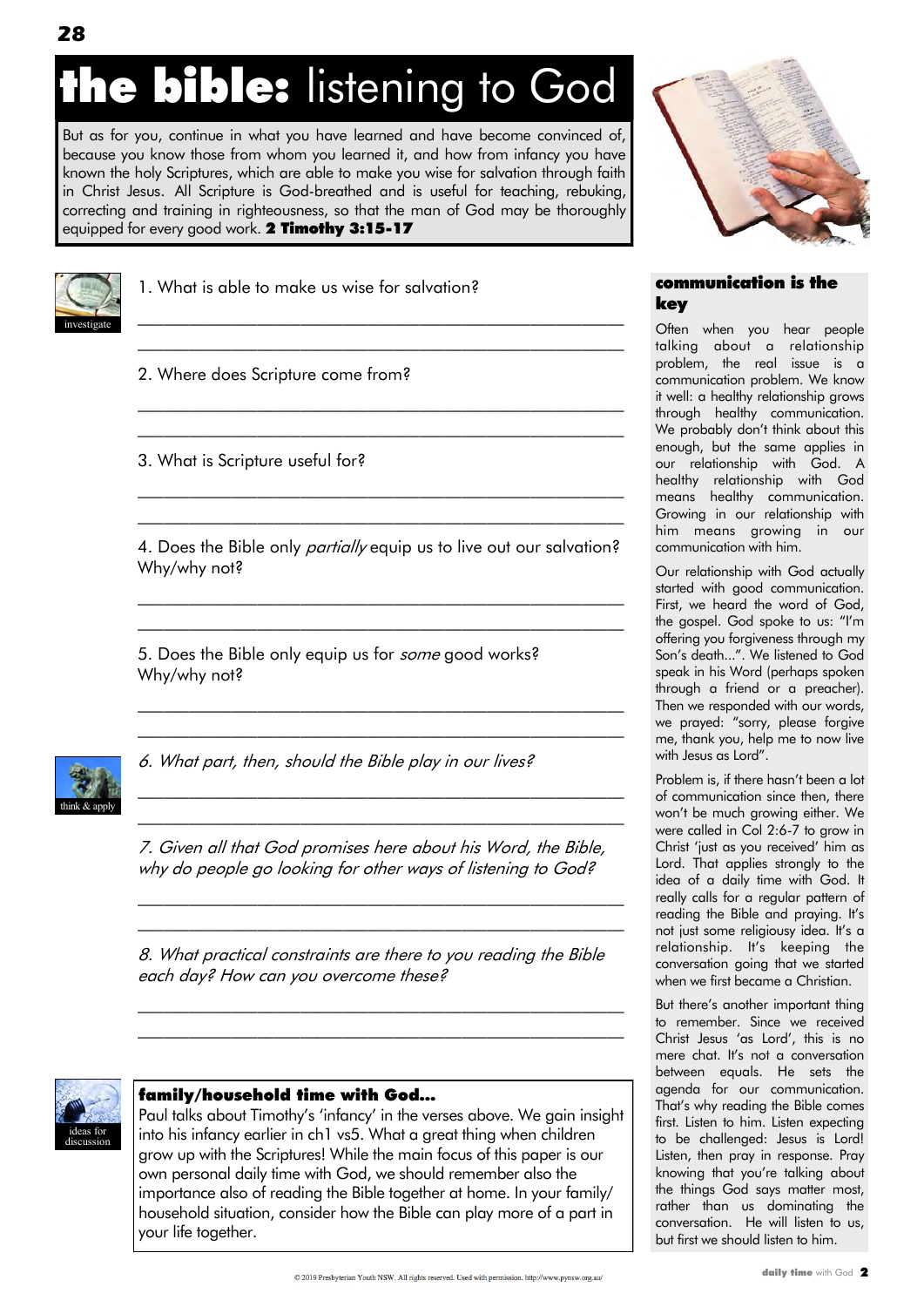

#### getting started

#### time and place

morning might be best. It shows the priority of meeting with God, committing the day to him. Your mind is probably less cluttered. If morning is difficult (e.g. getting the kids off to school), try mid-morning or your lunchbreak. You might have to experiment, but find the time that works best and stick to it.

#### how long?

Be realistic: start with 15 minutes and let it grow. Be focused: don't watch the clock! Be expectant: you"re meeting with God! Aim for quality not just quantity.

#### the right resources

A Bible: with good size print, and in an easy translation (e.g. NIV). A notebook: for insights and prayer points. A Bible reading plan: (see some suggestions over page).

#### a model to begin with:

Relax: slow down and focus on what you"re doing & pray. Ask God to help you understand his Word and that his Spirit would help you respond in obedience and faith. Remember, this is unlike any other reading—you"re listening to God! Read: read the Bible passage. Often it helps to re-read it, so don"t aim to cover too much.

Reflect: think about what it means. Look for a key verse. What"s the flow of thought? What's the main idea, encouragement, challenge? What does it tell you about Christ and living with him as Lord?

Record: write notes about what you"ve learnt & how it applies to you. Don"t rush this part of it. The more you think here, the more meaningful your prayer will be...

Request (pray): praise, confess, thank. Bring your requests to God.

#### praying Scripture

We need to pray the Bible. Turn what you"ve read in the Bible today and noted down as you reads into a prayer. Now you're having a conversation with God! You can be confident you"re praying about what matters.



Rejoice in the Lord always. I will say it again: Rejoice! Let your gentleness be evident to all. The Lord is near. Do not be anxious about anything, but in everything, by prayer and petition, with thanksgiving, present your requests to God. And the peace of God, which transcends all understanding, will guard your hearts and your minds in Christ Jesus. Philippians 4:4-7



1. What are we to be anxious about?

2. What are we to pray about?

3. As we pray about everything, what attitude should we have?

\_\_\_\_\_\_\_\_\_\_\_\_\_\_\_\_\_\_\_\_\_\_\_\_\_\_\_\_\_\_\_\_\_\_\_\_\_\_\_\_\_\_\_\_\_\_\_\_\_\_\_\_\_\_\_\_\_ \_\_\_\_\_\_\_\_\_\_\_\_\_\_\_\_\_\_\_\_\_\_\_\_\_\_\_\_\_\_\_\_\_\_\_\_\_\_\_\_\_\_\_\_\_\_\_\_\_\_\_\_\_\_\_\_\_

 $\mathcal{L}_\text{max}$  and the contract of the contract of the contract of the contract of the contract of the contract of  $\mathcal{L}_\text{max}$  and the contract of the contract of the contract of the contract of the contract of the contract of

 $\mathcal{L}_\text{max}$  and the contract of the contract of the contract of the contract of the contract of the contract of  $\mathcal{L}_\text{max}$  and the contract of the contract of the contract of the contract of the contract of the contract of

 $\mathcal{L}_\text{max}$  and the contract of the contract of the contract of the contract of the contract of the contract of \_\_\_\_\_\_\_\_\_\_\_\_\_\_\_\_\_\_\_\_\_\_\_\_\_\_\_\_\_\_\_\_\_\_\_\_\_\_\_\_\_\_\_\_\_\_\_\_\_\_\_\_\_\_\_\_\_

4. What is (and isn"t) promised as the answer to our prayers?



5. Why are prayer and anxiety opposites?

6. How might this help us understand why we often don"t turn to God in prayer?

 $\mathcal{L}_\text{max}$  and the contract of the contract of the contract of the contract of the contract of the contract of  $\mathcal{L}_\text{max}$  and the contract of the contract of the contract of the contract of the contract of the contract of

 $\mathcal{L}_\text{max}$  and the contract of the contract of the contract of the contract of the contract of the contract of  $\mathcal{L}_\text{max}$  and the contract of the contract of the contract of the contract of the contract of the contract of

7. We are told to pray with thanksgiving. Outside of the worries of the day, what timeless truths can keep us thankful?

\_\_\_\_\_\_\_\_\_\_\_\_\_\_\_\_\_\_\_\_\_\_\_\_\_\_\_\_\_\_\_\_\_\_\_\_\_\_\_\_\_\_\_\_\_\_\_\_\_\_\_\_\_\_\_\_\_ \_\_\_\_\_\_\_\_\_\_\_\_\_\_\_\_\_\_\_\_\_\_\_\_\_\_\_\_\_\_\_\_\_\_\_\_\_\_\_\_\_\_\_\_\_\_\_\_\_\_\_\_\_\_\_\_\_

\_\_\_\_\_\_\_\_\_\_\_\_\_\_\_\_\_\_\_\_\_\_\_\_\_\_\_\_\_\_\_\_\_\_\_\_\_\_\_\_\_\_\_\_\_\_\_\_\_\_\_\_\_\_\_\_\_ \_\_\_\_\_\_\_\_\_\_\_\_\_\_\_\_\_\_\_\_\_\_\_\_\_\_\_\_\_\_\_\_\_\_\_\_\_\_\_\_\_\_\_\_\_\_\_\_\_\_\_\_\_\_\_\_\_

8. How might this thankfulness for Christ (and an eternal perspective on life) be the key to the peace that is promised?

### pray for others, pray your day…

ideas for discussion

When we pray, it"s easy to be dominated by our own concerns that flood our head. And Paul certainly encourages us to bring those things to God. However, what strikes you about Paul's own prayers in his letters is how he's always looking beyond himself, praying for others (e.g. Phil 1:9-11). That"s a challenge for us. Try 'praying your day'. Think about the people you'll see today and watch for how you can be used by God in their lives through what you do and say.